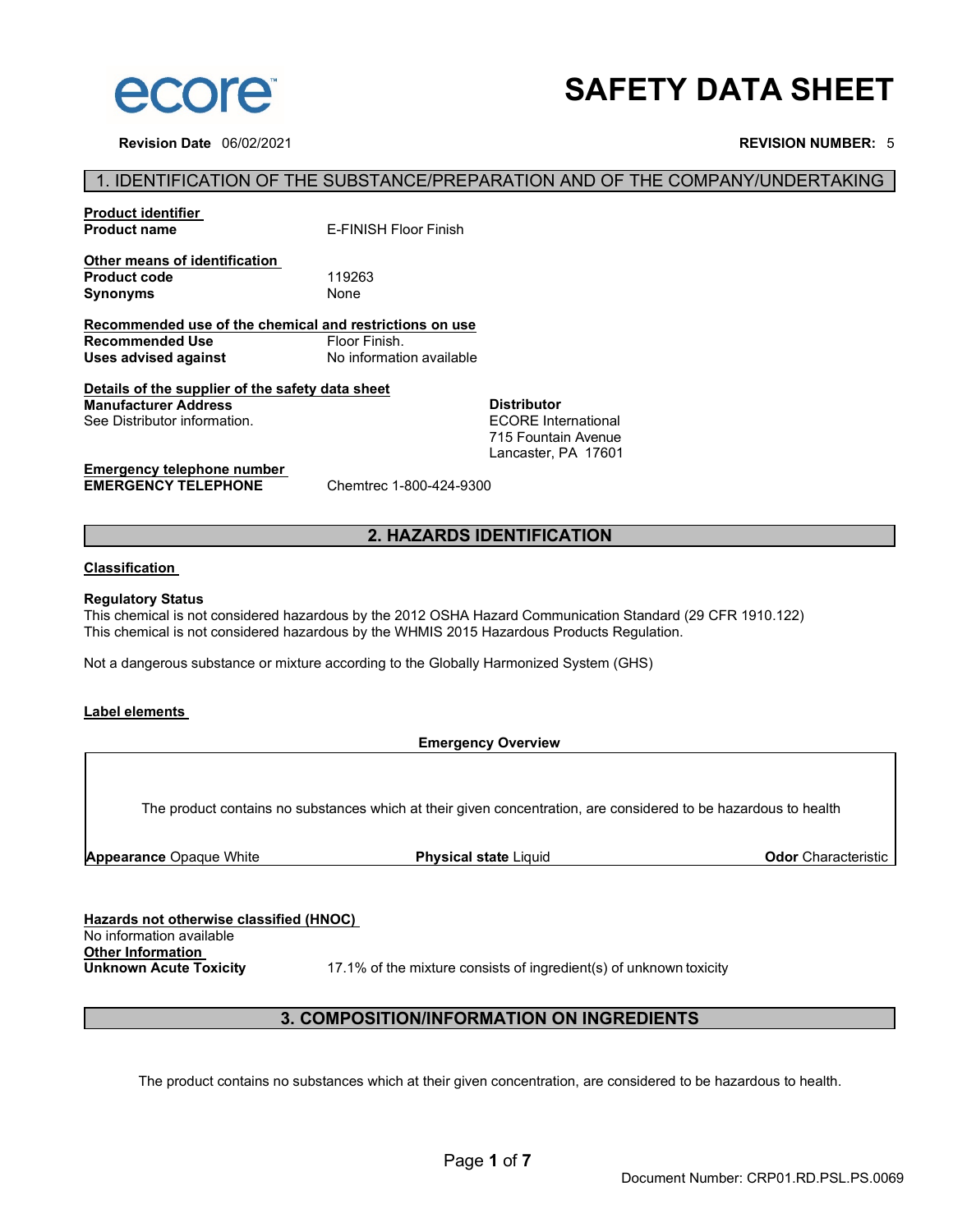#### **4. FIRST AID MEASURES**

#### **First aid measures**

| <b>General advice</b>                                                      | No hazards which require special first aid measures.                                                                                |  |
|----------------------------------------------------------------------------|-------------------------------------------------------------------------------------------------------------------------------------|--|
| Eye contact                                                                | IF IN EYES: Rinse thoroughly with plenty of water for at least 15 minutes, lifting lower and<br>upper eyelids. Consult a physician. |  |
| <b>Skin contact</b>                                                        | IF ON SKIN: Wash with soap and water.                                                                                               |  |
| <b>Inhalation</b>                                                          | IF INHALED: Remove to fresh air.                                                                                                    |  |
| Ingestion                                                                  | IF SWALLOWED: Clean mouth with water and drink afterwards plenty of water.                                                          |  |
| Most important symptoms and effects, both acute and delayed                |                                                                                                                                     |  |
| <b>Symptoms</b>                                                            | No information available.                                                                                                           |  |
| Indication of any immediate medical attention and special treatment needed |                                                                                                                                     |  |
| Note to physicians                                                         | Treat symptomatically.                                                                                                              |  |

# **5. FIRE-FIGHTING MEASURES**

# **Suitable extinguishing media**

Foam. Carbon dioxide (CO2). Dry chemical. Do not use a direct stream of water; product will float and can be reignited on surface of water.

**Unsuitable extinguishing media** Caution: Use of water spray when fighting fire may be inefficient.

#### **Specific hazards arising from the chemical**

No information available.

# **Explosion data**

**Sensitivity to Mechanical Impact** None. **Sensitivity to Static Discharge** None.

#### **Protective equipment and precautions for firefighters**

Firefighters should wear self-contained breathing apparatus and full firefighting turnout gear. Cool exposed containers with water spray.

# **6. ACCIDENTAL RELEASE MEASURES**

**Personal precautions, protective equipment, and emergency procedures** 

**Personal precautions** Ensure adequate ventilation, especially in confined areas.

**Environmental precautions** 

**Environmental precautions** See Section 12 for additional ecological information.

#### **Methods and material for containment and cleaning up**

**Methods for containment** Prevent further leakage or spillage if safe to do so.

**Methods for cleaning up** Dike to contain. Pick up with absorbent material. Put in suitable container for disposal.

# **7. HANDLING AND STORAGE**

#### **Precautions for safe handling**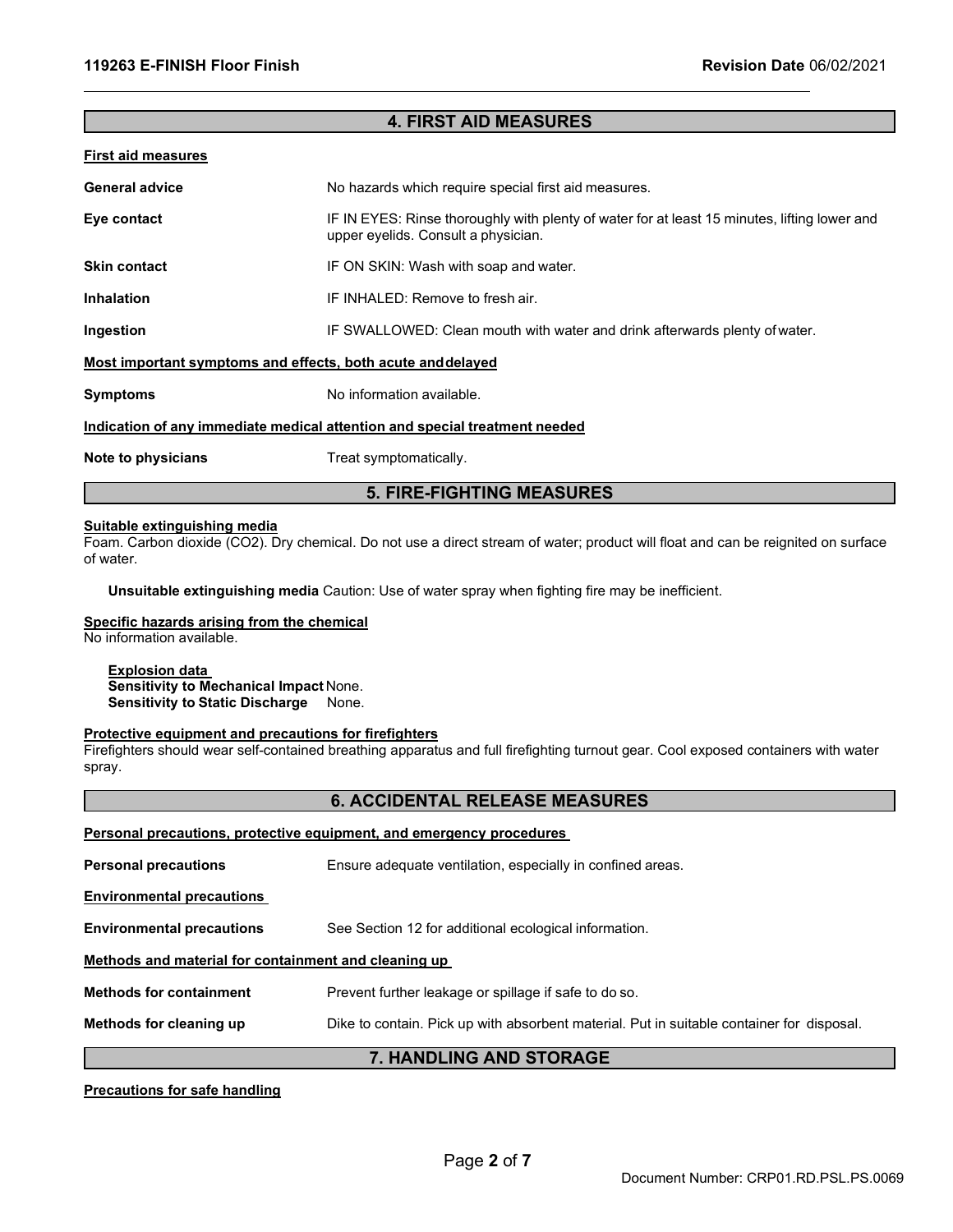| Advice on safe handling                                               | Do not reuse container. Read and follow label instructions. Keep out of reach of children.                                                                                                                                                                                    |  |
|-----------------------------------------------------------------------|-------------------------------------------------------------------------------------------------------------------------------------------------------------------------------------------------------------------------------------------------------------------------------|--|
| Conditions for safe storage, including any incompatibilities          |                                                                                                                                                                                                                                                                               |  |
| <b>Storage Conditions</b>                                             | Keep containers tightly closed in a dry, cool, and well-ventilated place. Avoid direct sunlight.<br>Empty containers may retain product residue, follow SDS/label precautions even after<br>container is emptied.                                                             |  |
| Incompatible materials                                                | Avoid contact with acidic, basic, or oxidizing agents.                                                                                                                                                                                                                        |  |
|                                                                       | 8. EXPOSURE CONTROLS/PERSONAL PROTECTION                                                                                                                                                                                                                                      |  |
| <b>Control parameters</b>                                             |                                                                                                                                                                                                                                                                               |  |
| <b>Exposure Guidelines</b>                                            | This product, as supplied, does not contain any hazardous materials with occupational<br>exposure limits established by the region-specific regulatory bodies.                                                                                                                |  |
| Appropriate engineering controls                                      |                                                                                                                                                                                                                                                                               |  |
| <b>ENGINEERING CONTROLS</b>                                           | General mechanical and/or local exhaust as needed to meet exposure limits if mist in air.<br>Showers. Eyewash stations.                                                                                                                                                       |  |
| Individual protection measures, such as personal protective equipment |                                                                                                                                                                                                                                                                               |  |
| Eye/face protection                                                   | Safety glasses are recommended to minimize eye contact.                                                                                                                                                                                                                       |  |
| Skin and body protection                                              | Chemical resistant gloves are recommended to minimize skin contact. It is the responsibility<br>of the end user of this product to determine level of PPE required that is consistent with<br>safe use of this product.                                                       |  |
|                                                                       | <b>RESPIRATORY PROTECTION</b> Not normally required. If product is used in a manner which creates dust or mist above<br>recommended exposure limits, a NIOSH/MSHA approved respirator with dust/mist filter<br>may be needed in the absence of proper environmental controls. |  |
| <b>General Hygiene Considerations</b>                                 | Handle in accordance with good industrial hygiene and safety practice.                                                                                                                                                                                                        |  |
| <b>9. PHYSICAL AND CHEMICAL PROPERTIES</b>                            |                                                                                                                                                                                                                                                                               |  |

# **Information on basic physical and chemical properties**

| <b>Physical state</b>            | Liquid                   |                  |                          |
|----------------------------------|--------------------------|------------------|--------------------------|
| Appearance                       | Opaque White             | Odor             | Characteristic           |
| Color                            | White                    | Odor threshold   | No information available |
| <b>Property</b>                  | Values                   | Remarks • Method |                          |
| рH                               | 8.2                      | $+/- 0.1$        |                          |
| Melting point/freezing point     | No information available |                  |                          |
| Boiling point / boiling range    | No information available |                  |                          |
| <b>Flash point</b>               |                          | None to boiling. |                          |
| <b>Evaporation</b><br>rate       | No information available |                  |                          |
| Flammability (solid, gas)        | No information available |                  |                          |
| <b>Flammability Limit in Air</b> |                          |                  |                          |
| <b>Upper flammability limit:</b> | No information available |                  |                          |
| Lower flammability limit:        | No information available |                  |                          |
| Vapor pressure                   | No information available |                  |                          |
| Vapor density                    | No information available |                  |                          |
| <b>Specific gravity</b>          | 1.015 - 1.035            |                  |                          |
| <b>Water solubility</b>          | No information available |                  |                          |
| Solubility in other solvents     | No information available |                  |                          |
| <b>Partition coefficient</b>     | No information available |                  |                          |
| <b>Autoignition temperature</b>  | No information available |                  |                          |
| Decomposition temperature        | No information available |                  |                          |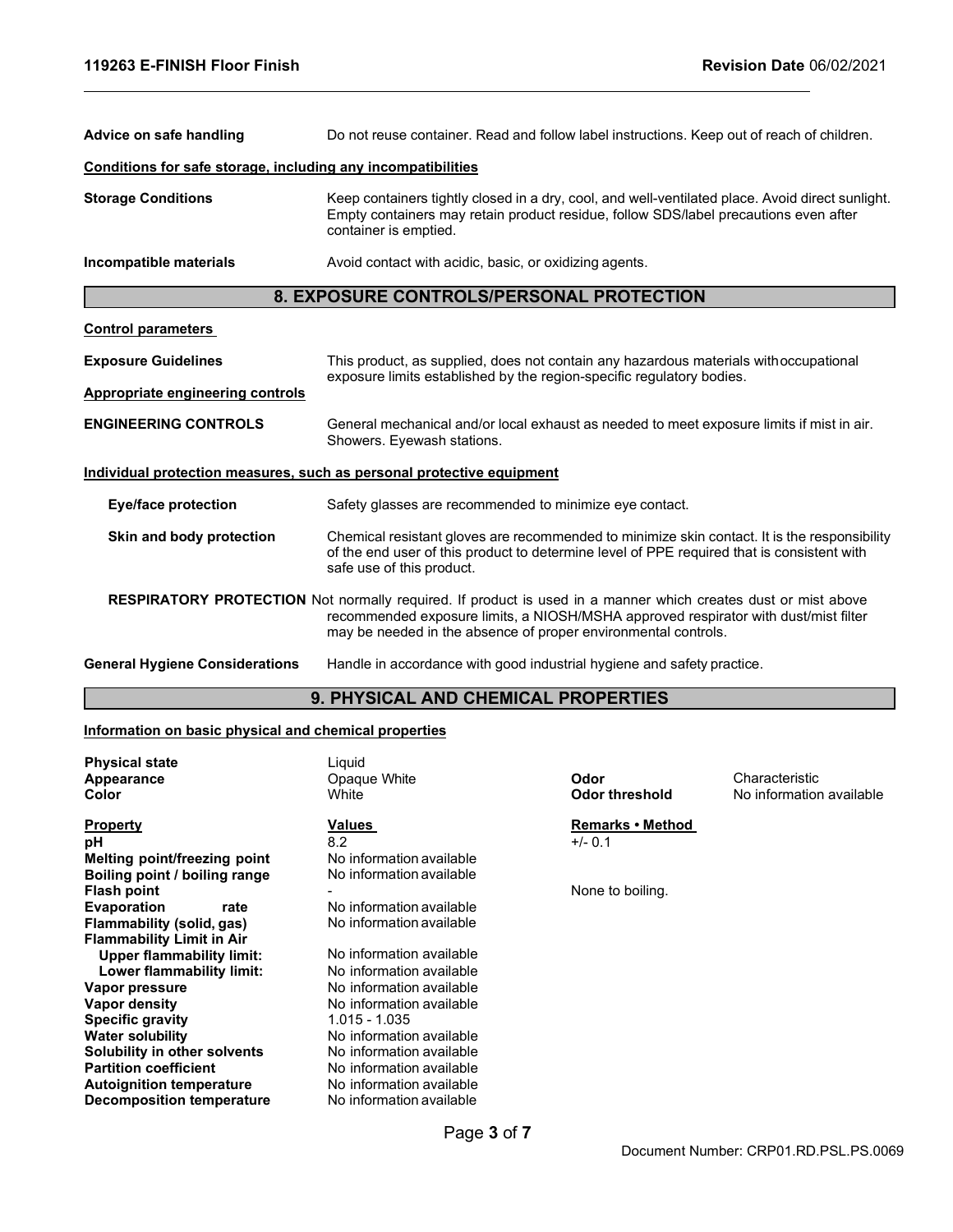**Kinematic viscosity**<br> **Communical Dynamic viscosity**<br>
No information available **Dynamic viscosity**<br> **Explosive properties**<br>
No information available **Oxidizing properties** 

# **Other Information**

**Softening point** No information available<br>**VOC (EPA METH.24) (G/L):** < 1 **VOC (EPA METH.24) (G/L):**<br>Density **Density** 8.55 lbs/gal (1.03 kg/l)<br> **Bulk density Bulk density** No information available

**No information available** 

No information available<br>No information available

# **10. STABILITY AND REACTIVITY**

#### **REACTIVITY**

No data available

#### **Chemical stability**

Stable under recommended storage conditions.

#### **Possibility of Hazardous Reactions**

None under normal processing.

#### **CONDITIONS TO AVOID**

Extremes of temperature and direct sunlight.

#### **Incompatible materials**

Avoid contact with acidic, basic, or oxidizing agents.

#### **Hazardous Decomposition Products**

Aldehydes.

# **11. TOXICOLOGICAL INFORMATION**

#### **Information on likely routes of exposure**

| <b>Product Information</b> | No data available.                                       |
|----------------------------|----------------------------------------------------------|
| <b>Inhalation</b>          | May cause irritation of respiratory tract.               |
| Eye contact                | May cause slight irritation.                             |
| <b>Skin contact</b>        | Prolonged contact may lead to irritation and dermatitis. |
| Ingestion                  | Large amounts may cause irritation, nausea, diarrhea.    |

#### **Information on toxicological effects**

**Symptoms** No information available.

# **Delayed and immediate effects as well as chronic effects from short and long-term exposure**

| <b>Sensitization</b>            | No information available. |
|---------------------------------|---------------------------|
| Germ cell mutagenicity          | No information available. |
| Carcinogenicity                 | No information available. |
| <b>Reproductive Toxicity</b>    | No information available. |
| <b>STOT - single exposure</b>   | No information available. |
| <b>STOT - repeated exposure</b> | No information available. |
| <b>Aspiration hazard</b>        | No information available. |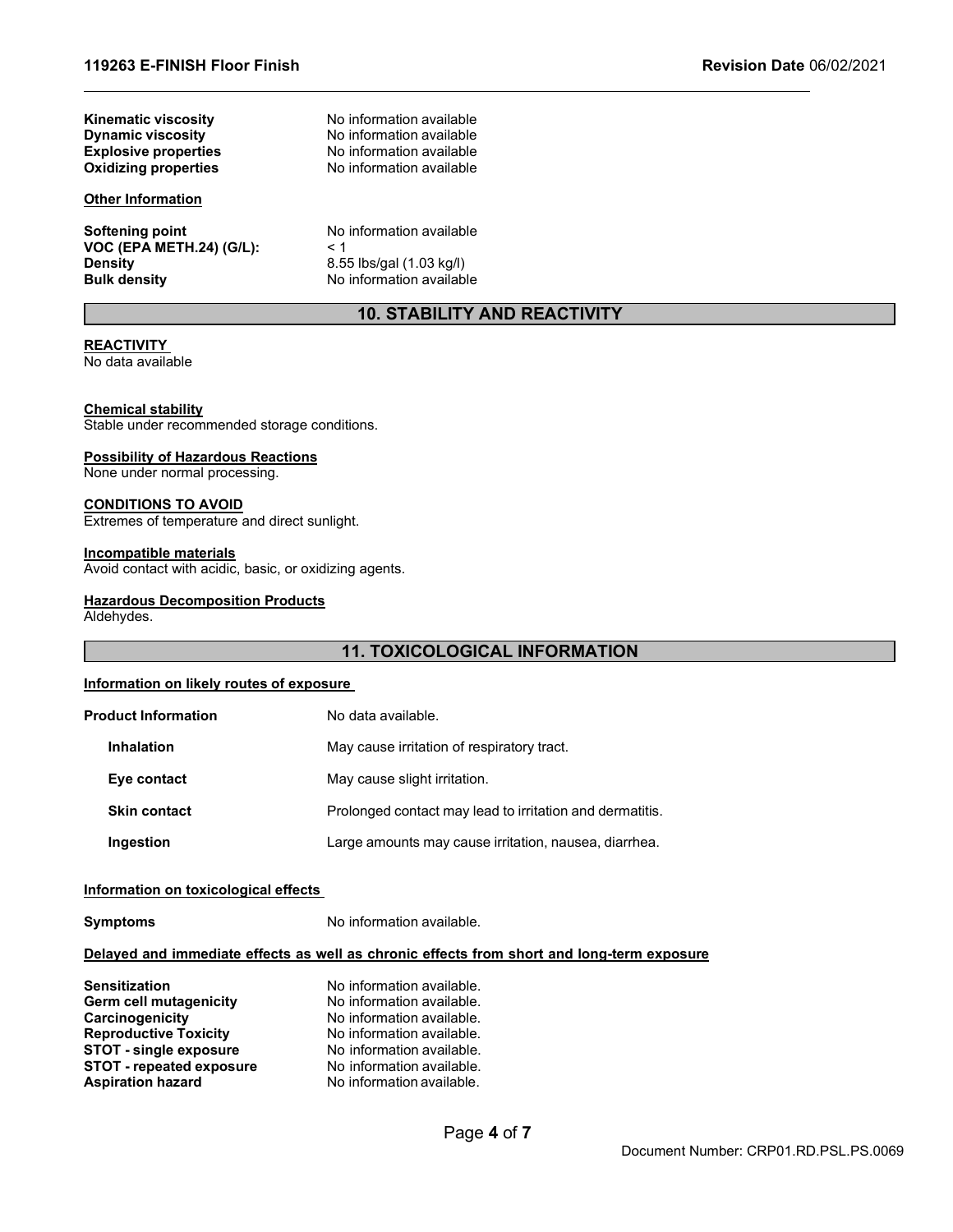### **Numerical measures of toxicity - Product Information**

**Unknown Acute Toxicity** 17.1% of the mixture consists of ingredient(s) of unknown toxicity **The following values are calculated based on chapter 3.1 of the GHS document** . **ATEmix (oral)** 28392 mg/kg

### **12. ECOLOGICAL INFORMATION**

#### **Ecotoxicity**

17.44% of the mixture consists of components(s) of unknown hazards to the aquatic environment

#### **Persistence and degradability**

No information available.

#### **Bioaccumulation**

No information available.

| <b>Other adverse effects</b>       | No information available                                                                              |  |
|------------------------------------|-------------------------------------------------------------------------------------------------------|--|
| <b>13. DISPOSAL CONSIDERATIONS</b> |                                                                                                       |  |
| <b>Waste treatment methods</b>     |                                                                                                       |  |
| <b>Disposal of wastes</b>          | Disposal should be in accordance with applicable regional, national and local lawsand<br>regulations. |  |
| <b>Contaminated packaging</b>      | Do not reuse container.                                                                               |  |

# **14. TRANSPORT INFORMATION**

#### **DEPT. OF TRANSPORTATION**

**Proper shipping name** Not Regulated by DOT

**TDG** Not Regulated

# **15. REGULATORY INFORMATION**

**International Inventories DSL/NDSL<br>EINECS/ELINCS EINECS/ELINCS** Does not Comply<br> **ENCS** Complies ENCS<br> **IECSC** Complies **IECSC** Complies<br> **IECEL** Complies **KECL** Complies<br> **PICCS** Complies **PICCS** Complies<br> **AICS** Complies

Complies<br>Complies **AICS** Complies

**Legend:**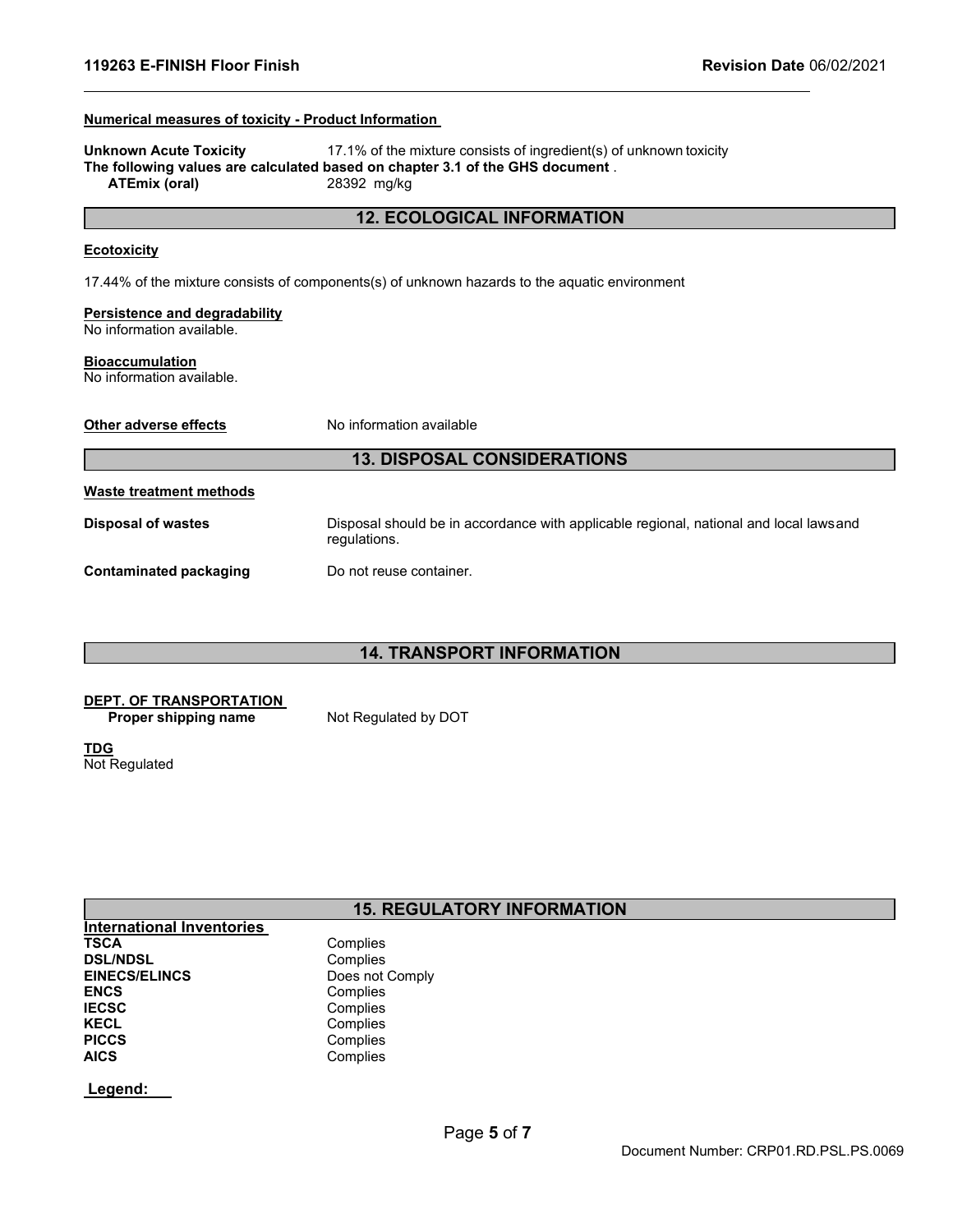**TSCA** - United States Toxic Substances Control Act Section 8(b) Inventory

**DSL/NDSL** - Canadian Domestic Substances List/Non-Domestic Substances List

**EINECS/ELINCS** - European Inventory of Existing Chemical Substances/European List of Notified Chemical Substances

**ENCS** - Japan Existing and New Chemical Substances

**IECSC** - China Inventory of Existing Chemical Substances

**KECL** - Korean Existing and Evaluated Chemical Substances

**PICCS** - Philippines Inventory of Chemicals and Chemical Substances

**AICS** - Australian Inventory of Chemical Substances

#### **US Federal Regulations**

#### **SARA 313**

Section 313 of Title III of the Superfund Amendments and Reauthorization Act of 1986 (SARA). This product does not contain any chemicals which are subject to the reporting requirements of the Act and Title 40 of the Code of Federal Regulations, Part 372

#### **SARA 311/312 Hazard Categories**

| <b>ACUTE HEALTH HAZARD</b>        | No. |
|-----------------------------------|-----|
| <b>CHRONIC HEALTH HAZARD</b>      | N٥  |
| <b>FIRE HAZARD</b>                | N٥  |
| Sudden release of pressure hazard | N٥  |
| <b>REACTIVE HAZARD</b>            | N٥  |

### **CWA (Clean Water Act)**

This product does not contain any substances regulated as pollutants pursuant to the Clean Water Act (40 CFR 122.21 and 40 CFR 122.42)

#### **CERCLA**

This material, as supplied, does not contain any substances regulated as hazardous substances under the Comprehensive Environmental Response Compensation and Liability Act (CERCLA) (40 CFR 302) or the Superfund Amendments and Reauthorization Act (SARA) (40 CFR 355). There may be specific reporting requirements at the local, regional, or state level pertaining to releases of this material

#### **US State Regulations**

#### **California Proposition 65**

This product does not contain any Proposition 65 chemicals

#### **U.S. State Right-to-Know Regulations**

#### **U.S. EPA Label Information**

**EPA Pesticide Registration Number** Not applicable

# **16. OTHER INFORMATION**

**NFPA** 

**Health hazards** 1 **Flammability** 0 **Instability** 0 **Physical and Chemical Properties** - **HMIS Health hazards** 1 **Flammability** 0 **Physical hazards** 0 **Personal protection** B

**Prepared By** EH&S DEPARTMENT **Revision Date** 01/27/2021 **Revision Note** Revised the physical properties in Section 9. **Disclaimer**

**The information provided in this Safety Data Sheet is correct to the best of our knowledge, information, and belief at the**